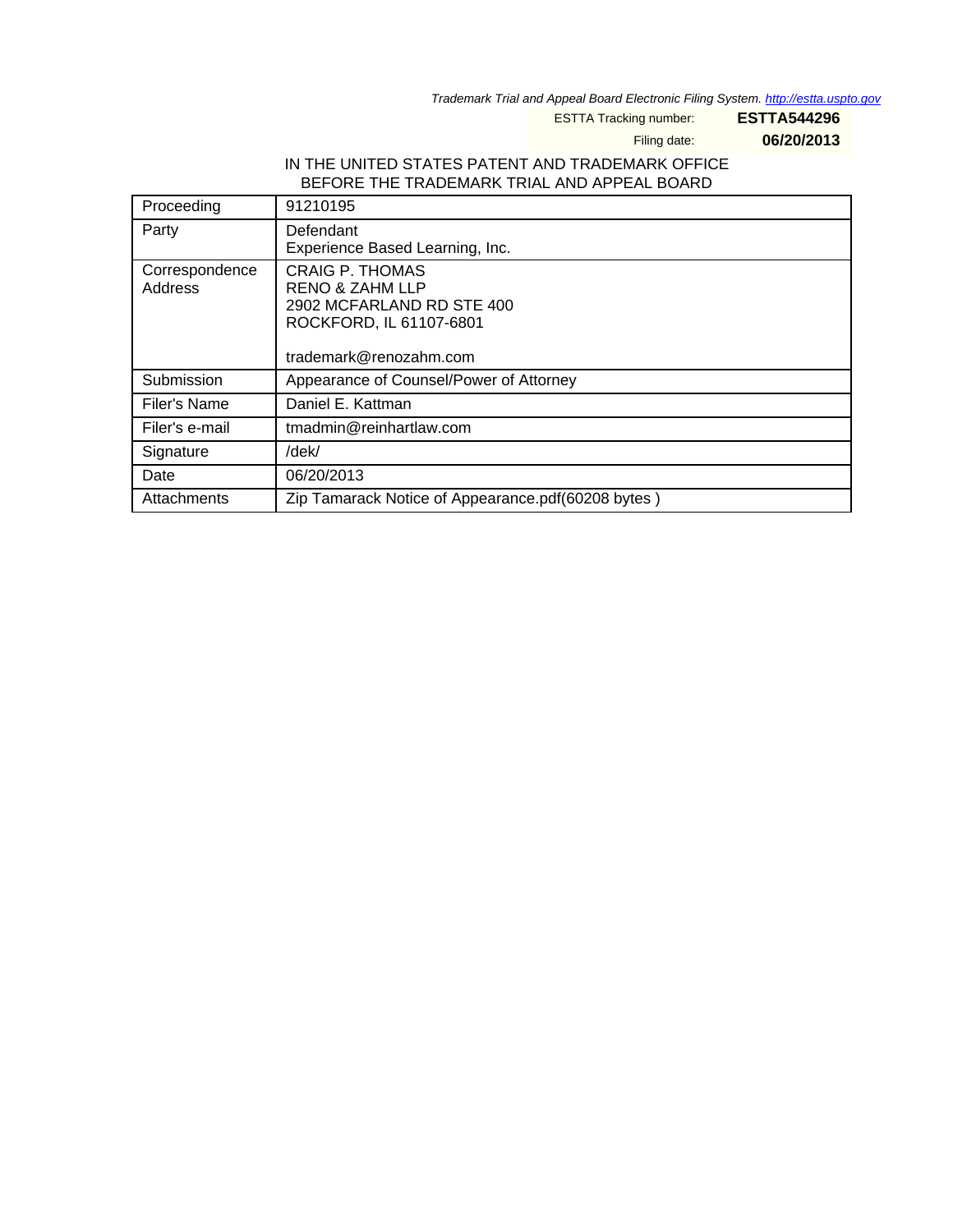#### **IN THE UNITED STATES PATENT AND TRADEMARK OFFICE BEFORE THE TRADEMARK TRIAL AND APPEAL BOARD**

#### ZIP IDAHO, LLC An Idaho Limited Liability Company

Opposer,

v. Opposition No. 91210195 Serial No. 85666695

EXPERIENCE BASED LEARNING, INC. An Illinois Corporation,

Applicant.

# **POWER OF ATTORNEY**

 I hereby appoint Daniel E. Kattman as my attorney to of record to prosecute the Notice of Opposition identified above, and to transact all business in the United States Patent and Trademark Office connected therewith.

 $\_$  , and the set of the set of the set of the set of the set of the set of the set of the set of the set of the set of the set of the set of the set of the set of the set of the set of the set of the set of the set of th

Steve Gustafson

 $\sqrt{sg/}$ 

Experience Based Learning, Inc. Applicant June 20, 2013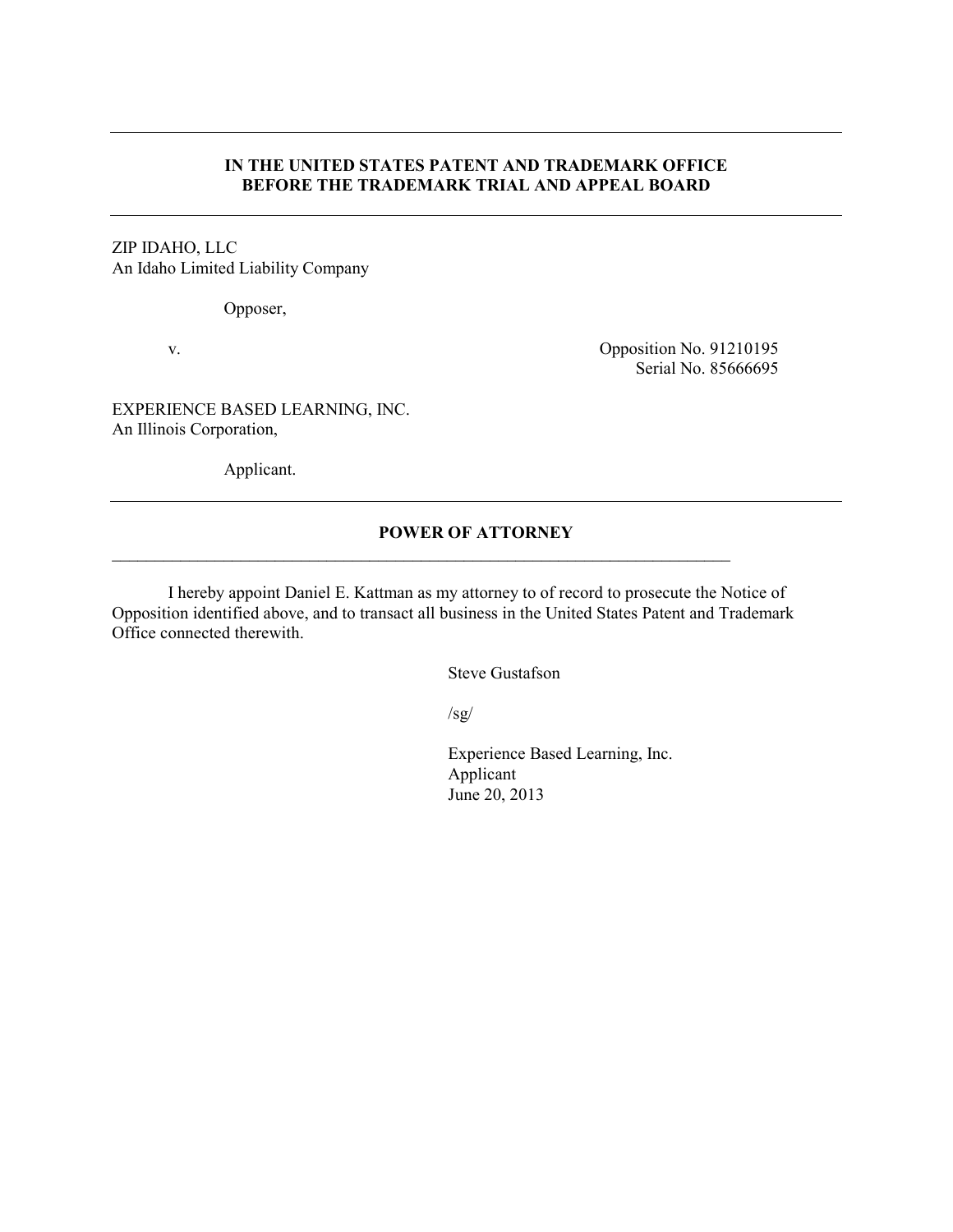#### **IN THE UNITED STATES PATENT AND TRADEMARK OFFICE BEFORE THE TRADEMARK TRIAL AND APPEAL BOARD**

### ZIP IDAHO, LLC An Idaho Limited Liability Company

Opposer,

v. Copposition No. 91210195 Serial No. 85666695

EXPERIENCE BASED LEARNING, INC. An Illinois Corporation,

Applicant.

#### **ACCEPTANCE OF POWER OF ATTORNEY/NOTICE OF APPEARANCE**

 $\_$  , and the set of the set of the set of the set of the set of the set of the set of the set of the set of the set of the set of the set of the set of the set of the set of the set of the set of the set of the set of th

I, Daniel E. Kattman hereby accept bying the Attorney of Record for Applicant in the above-referenced opposition proceeding on behalf of the Applicant, Experience Based Learning, Inc. My contact information for correspondence in this Opposition proceeding is:

> Daniel E. Kattman Reinhart Boerner Van Deuren s.c. 1000 North Water Street, Suite 2100 Milwaukee, WI 53202 414-298-8185 tmadmin@reinhartlaw.com

 Counsel for the Applicant requests that a copy of all papers and pleadings subsequent to the date hereof be served upon Daniel E. Kattman at the address indicated above.

Dated this 20th day of June, 20013. Daniel E. Kattman

**\_\_\_\_\_\_\_/dek/\_\_\_\_\_\_\_\_\_\_\_\_\_\_\_\_\_\_** 

Wisconsin State Bar Member Reinhart Boerner Van Deuren s.c. 1000 N. Water Street Milwaukee, WI 53202 Telephone: 414-298-8185 Fax: 414-298-8097 E-Mail: tmadmin@reinhartlaw.com

9963364